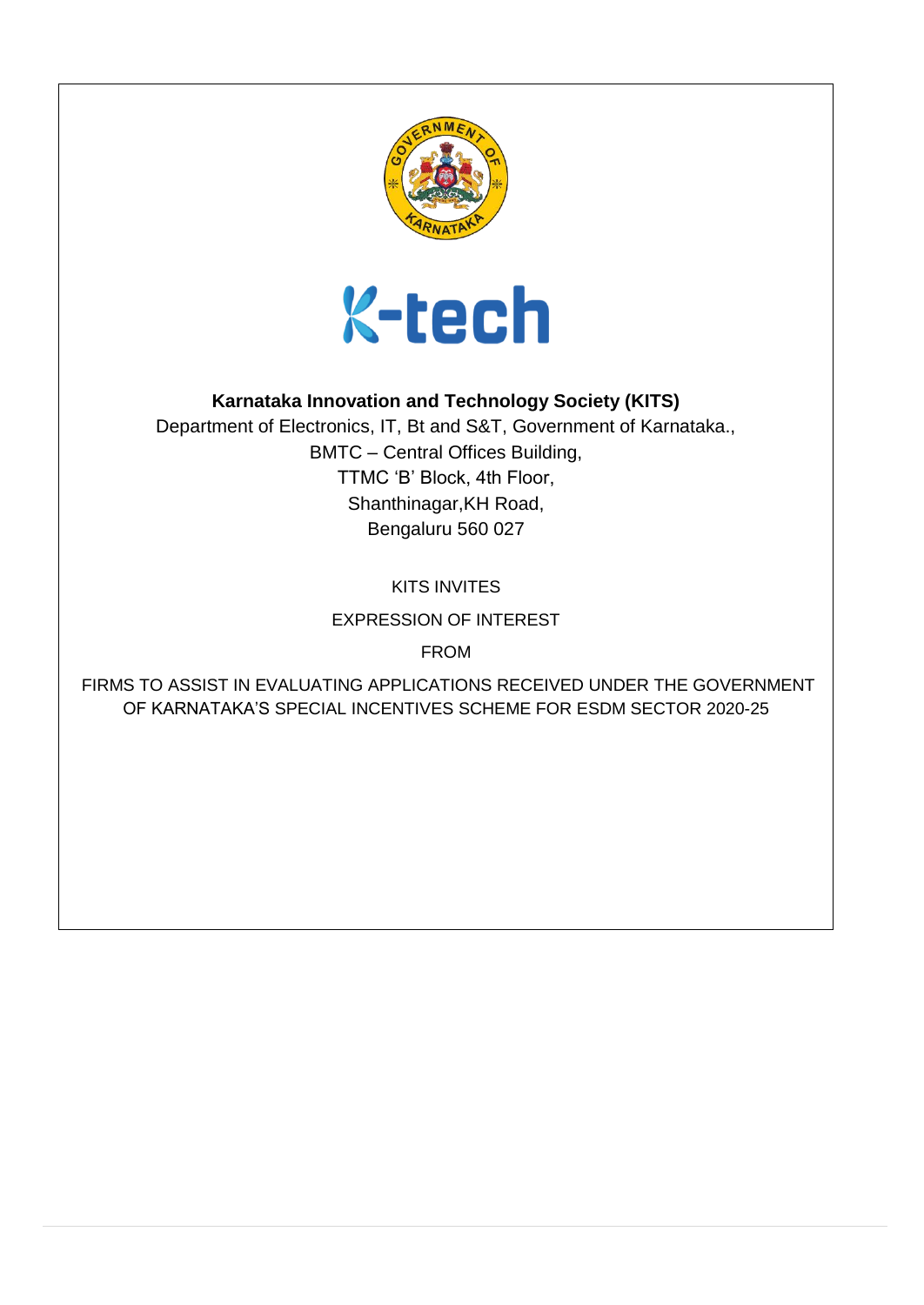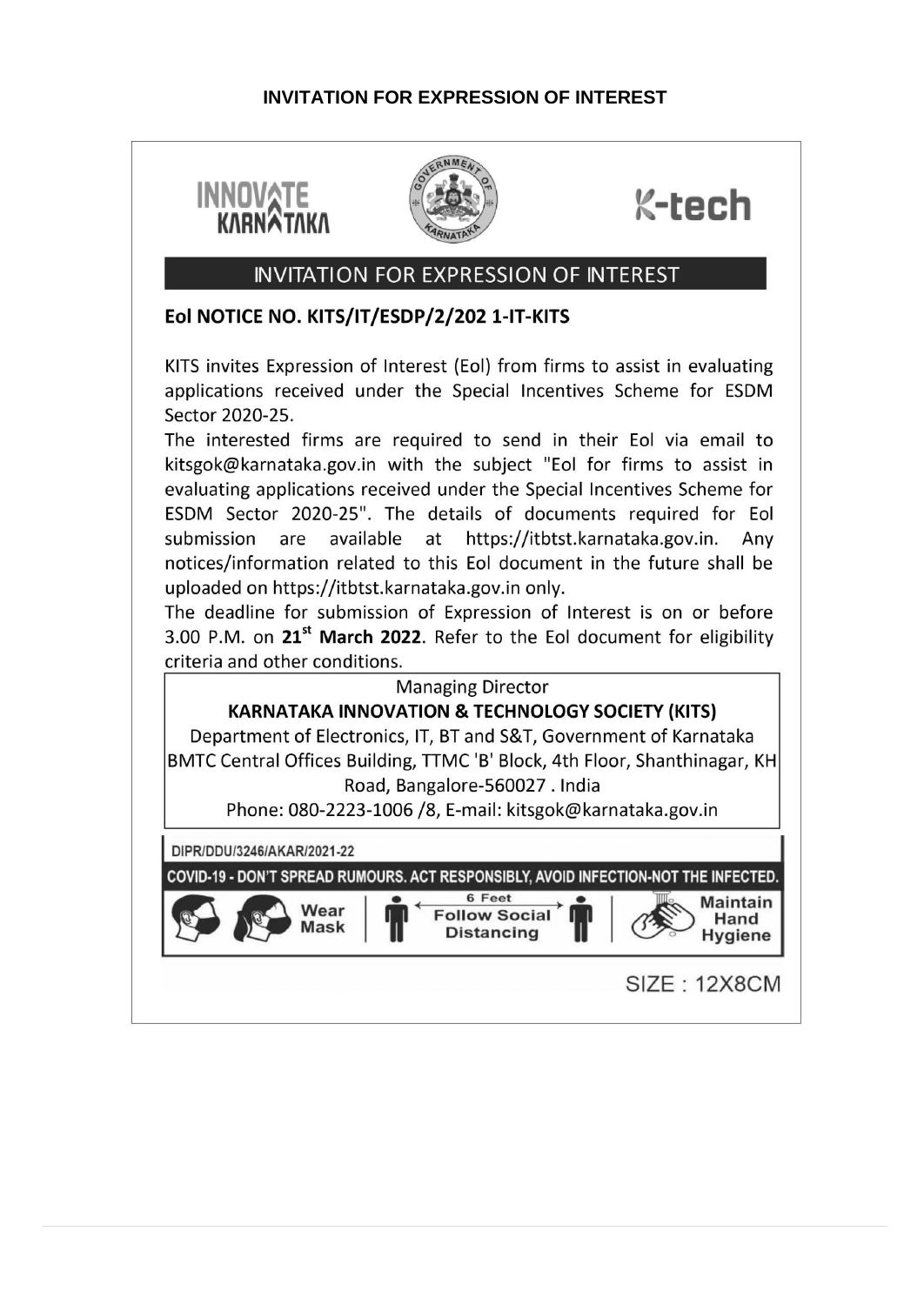#### **IMPORTANT DATES AND INFORMATION REGARDING COMMUNICATIONS**

| Eol No.                                                | KITS/IT/ESDP/2/2021-IT-KITS                                                                                                                                                                                                                    |
|--------------------------------------------------------|------------------------------------------------------------------------------------------------------------------------------------------------------------------------------------------------------------------------------------------------|
| <b>Mode of Eol submission</b>                          | Online (email) submission to kitsgok@karnataka.gov.in<br>and esdmcell@karnataka.gov.in with subject "Eol for<br>firms to assist in evaluating Applications received under<br>the Special Incentives Scheme for ESDM Sector 2020-<br>25"        |
| Date of Release of Eol Document                        | 10 <sup>th</sup> February 2022                                                                                                                                                                                                                 |
| Last date for submission of Eol                        | 21st March 2022                                                                                                                                                                                                                                |
| <b>Address of KITS</b>                                 | Karnataka Innovation and Technology Society (KITS)<br>Department of Electronics, IT, Bt and S&T, Government<br>of Karnataka.,<br>BMTC - Central Offices Building,<br>TTMC 'B' Block, 4th Floor,<br>Shanthinagar, KH Road,<br>Bengaluru 560 027 |
| Nodal person from KITS for this Eol<br><b>Document</b> | Smt. Champa E, General Manager, KITS<br>Email: gm3kbits@gmail.com<br>Mob: 88848 52582                                                                                                                                                          |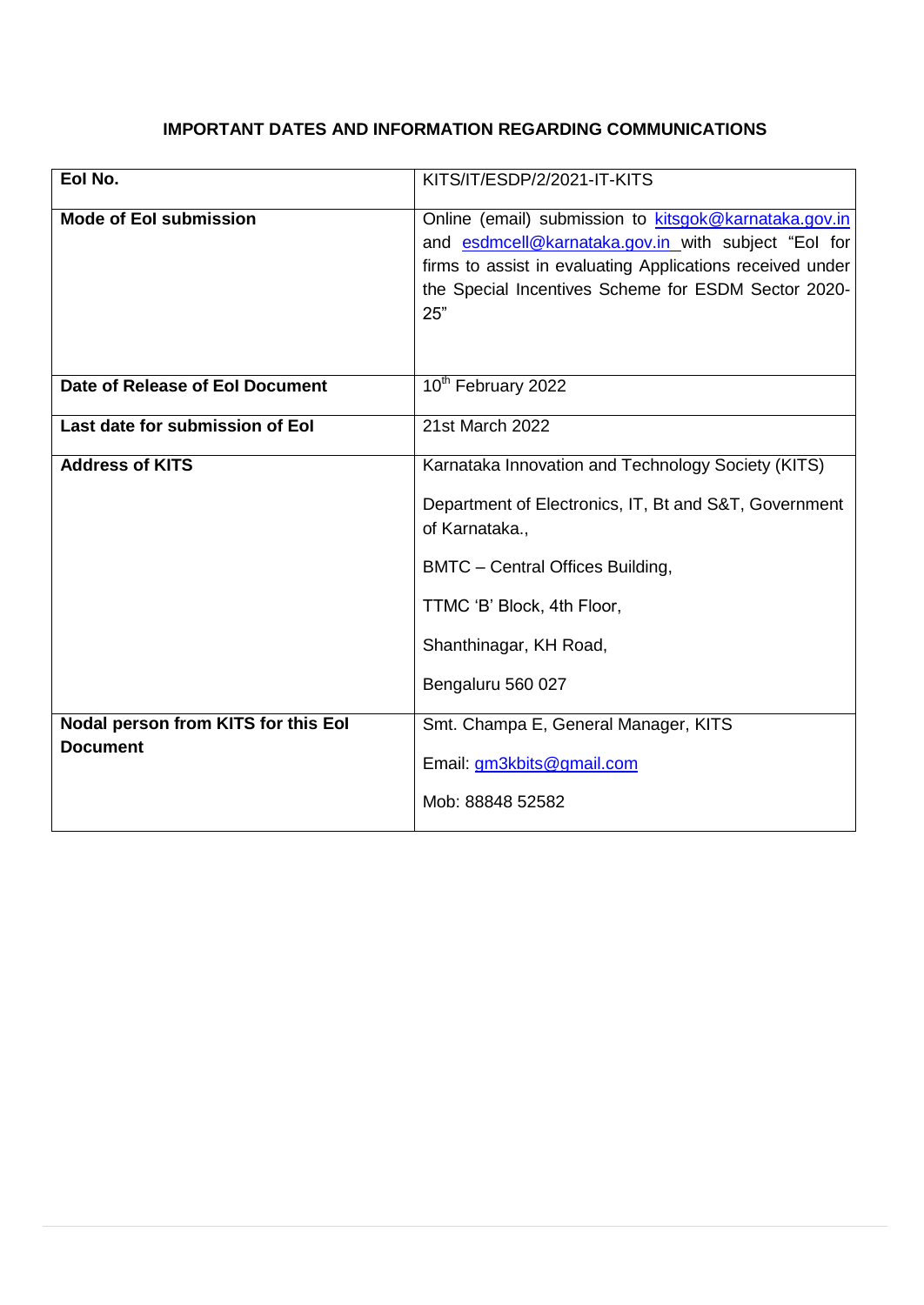# **Table of Contents**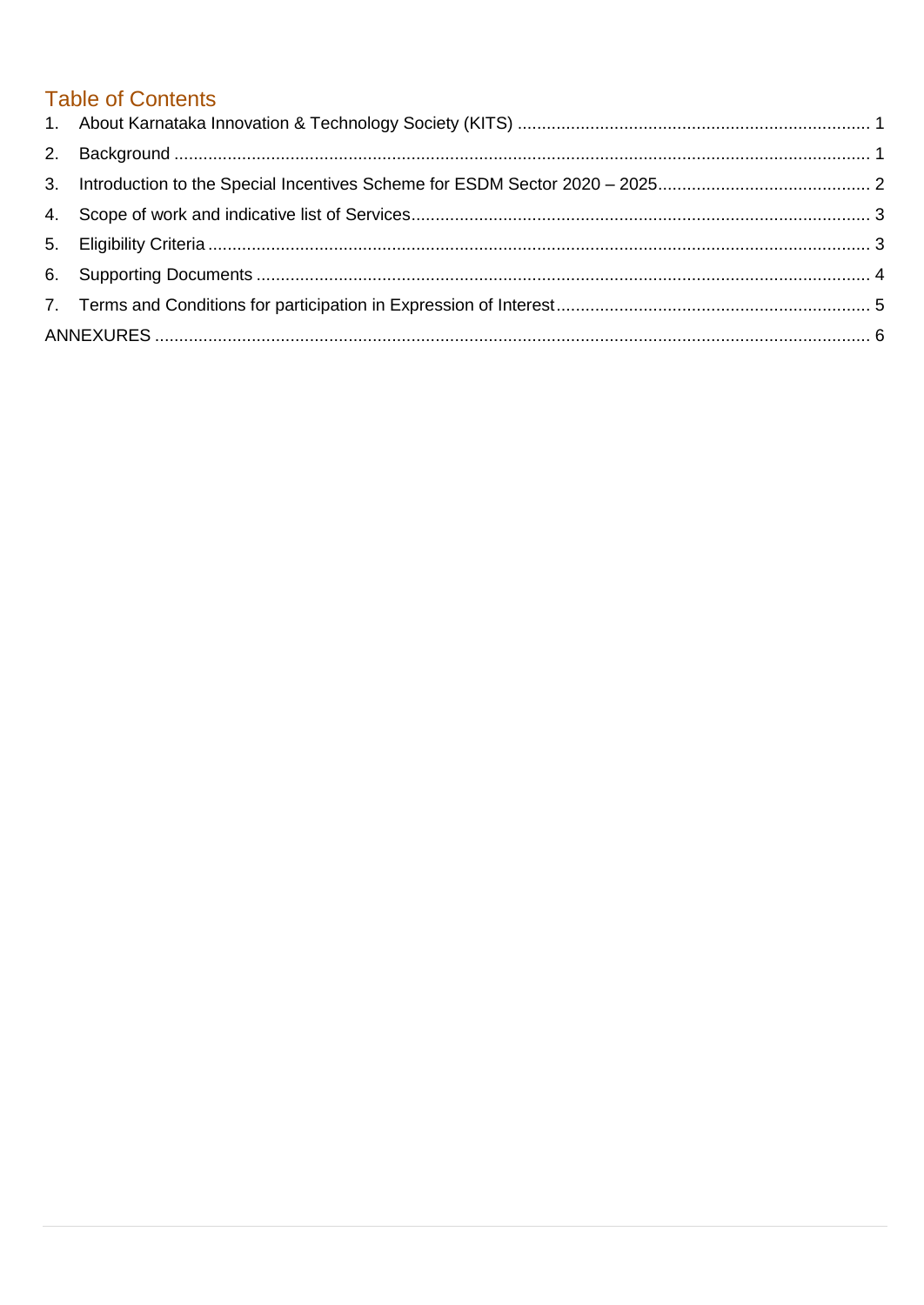## <span id="page-4-0"></span>**1. About Karnataka Innovation & Technology Society (KITS)**

Karnataka Innovation and Technology Society ("KITS") was established under Karnataka Societies Registration ACT 1960 under the Department of Electronics, Information Technology (IT), Biotechnology (Bt) and Science and Technology (S&T), Government of Karnataka. KITS helps the Department in facilitating and promoting the Electronics, IT, Bt and S&T sectors in the State. KITS acts as a synergic liaison between Industry and Government, facilitating the establishment of Electronics, IT & BT Industries in the State.

### <span id="page-4-1"></span>**2. Background**

Electronics Systems Design and Manufacturing ("ESDM") sector has seen rapid growth in the past decade, riding on increasing demand from emerging market economies. Manufacturing has also seen a shift in its loci from Europe and North America to Asia. China is the leading global destination for ESDM, accounting for nearly 40% of global electronics production and 30% of the global electronics exports. South East Asia, especially Vietnam and Indonesia, has been emerging as a global hub for electronics manufacturing due to cheaper labour costs, proximity & cultural affinity to China and attractive incentives. The outbreak of the COVID 19 Pandemic in 2020 led to the consequential shut down of manufacturing in China. Companies in ESDM sector, predominantly those with manufacturing plants in China, have realized the need to diversify their manufacturing locations and have started scouting for potential locations to ground their investments out of China.

With a large domestic market and existing ecosystem, India is well positioned to attract these companies. In order to increase the domestic production of electronics and propel the growth of the ESDM industry, the Union Cabinet recently approved the National Electronics Policy 2019 ("NPE 2019"). NPE 2019 aims to encourage domestic manufacturing and exports in the ESDM value chain to achieve economic development and a turnover of USD 400 billion by 2025. NPE also aims to increase exports to 60% of domestic production.

Building on NPE 2019, Government of India came out with three schemes to boost the ESDM sector in the country. Of these three Schemes, Scheme for Promotion of manufacturing of Electronics Components and Semiconductors (SPECS) and Production Linked Incentive (PLI) Scheme are aimed at Manufacturing units in ESDM sector, while Electronics Manufacturing Clusters 2.0 (EMC 2.0) is aimed at Industrial Park developers. NPE 2019 also had the provision that States could offer incentives over and above that proposed by Union Government under the Policy.

This opportunity for investments has been picked up by several states in India and, hence, there is competition among the states to ground the investments moving out of China in their respective states.

Karnataka is the  $4<sup>th</sup>$  largest electronics manufacturer in the country, accounting for 10% of India's total electronic industrial output. The State is home to more than 300 units export oriented manufacturing units. It is the largest chip design hub in India, consisting of 85 fabless chip design houses and is the leading producer of aerospace and defence equipment in India. Karnataka's contribution to national share stands at ~50% in electronic product companies and 40% in electronic design. Karnataka has immense scope for improvement in manufacturing of high value add components, similar to India's position in the electronics value chain.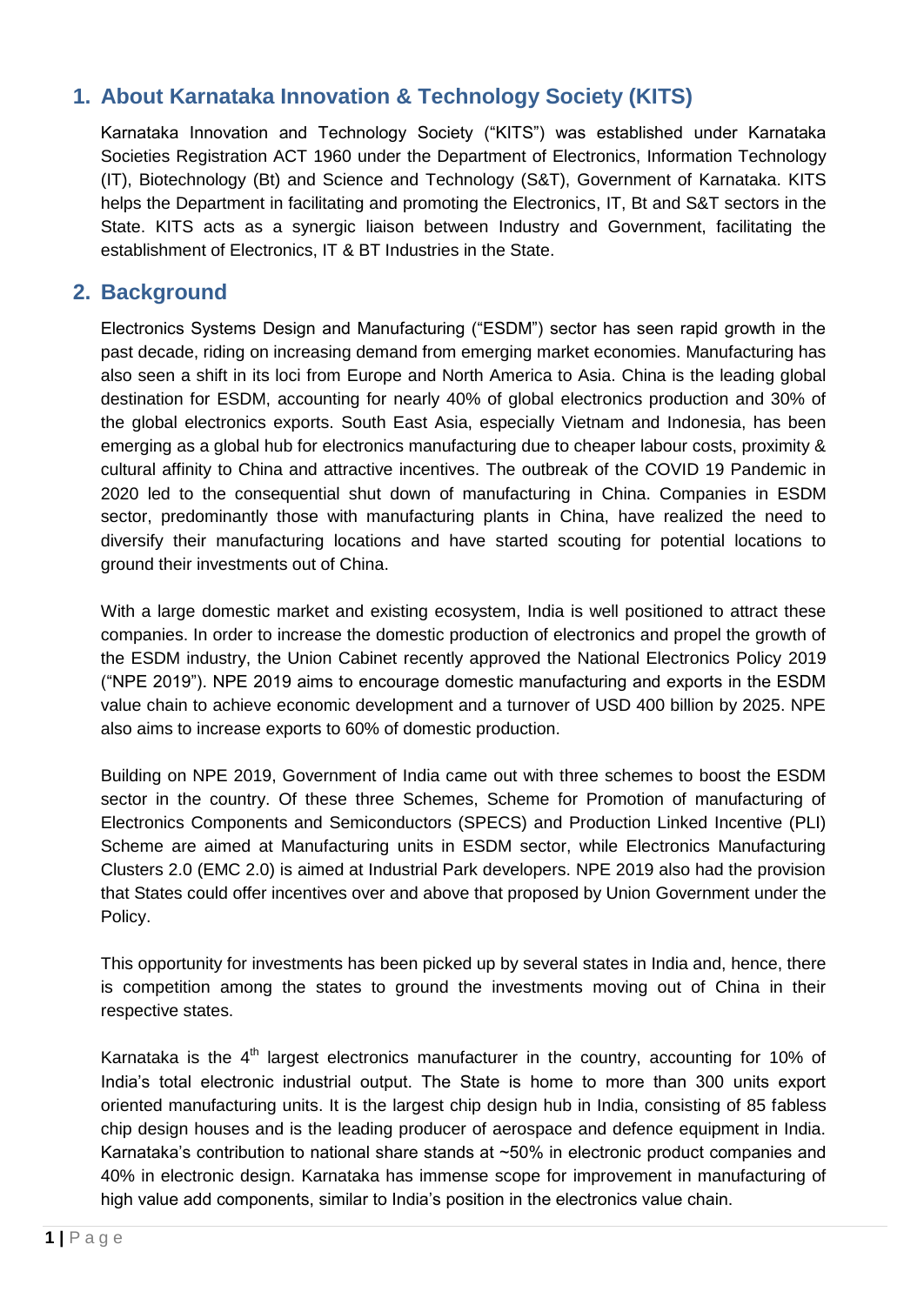While Karnataka has an established ecosystem for ESDM, it still needs to compete with leading industrialized states like Tamil Nadu, Gujarat, Telangana, Maharashtra, and Uttar Pradesh, among others.

## <span id="page-5-0"></span>**3. Introduction to the Special Incentives Scheme for ESDM Sector 2020 – 2025**

In order to provide the much-needed fiscal interventions that will bring in fillip for ESDM sector, the Government of Karnataka has announced the "Karnataka Special Incentives Scheme for ESDM Sector 2020 – 2025" (the "Scheme") vide GO No. ITBT 101 ADM 2020 dt. 7<sup>th</sup> September 2020, offering various incentives and concessions to ESDM companies in the state. KITS is the designated Nodal Agency of Government of Karnataka for the administration of the Scheme.

The scheme provides the following incentives to eligible applicants.

| S.No.          | <b>Incentive Head</b>                                      | <b>Quantum of Support</b>                                                                                                                        |  |
|----------------|------------------------------------------------------------|--------------------------------------------------------------------------------------------------------------------------------------------------|--|
| 1.             | <b>Capital Investment Subsidy</b>                          | Land Subsidy: 25% of Expenditure<br>٠<br>on Land up to an extent of 50 acres<br>(other than in Bengaluru Urban and<br>Bengaluru Rural districts) |  |
|                |                                                            | <b>Plant &amp; Machinery Subsidy: 20% of</b><br>٠<br>Eligible Capital Expenditure on Plant<br>& Machinery                                        |  |
| $\overline{2}$ | Reimbursement of Stamp<br>Duty and Registration<br>Charges | 100%                                                                                                                                             |  |
| 3              | Reimbursement of Land<br><b>Conversion Fee</b>             | 100%                                                                                                                                             |  |
| 4              | <b>Power Tariff Reimbursement</b>                          | INR 1.00 per unit for 5 years from the<br>month of commencement of commercial<br>production                                                      |  |
| 5              | <b>Exemption from Electricity</b><br>Duty                  | 100% for 5 years from the month of<br>commencement of commercial production                                                                      |  |
| 6              | <b>Production Linked Incentive</b>                         | 1.00% of annual turnover for a period of<br>5 years, starting from the first year of<br>commercial operations                                    |  |

A registered legal entity (hereafter referred to as "Applicant") can submit a proposal for claiming incentives (hereafter referred to as "Application") under the aforementioned Scheme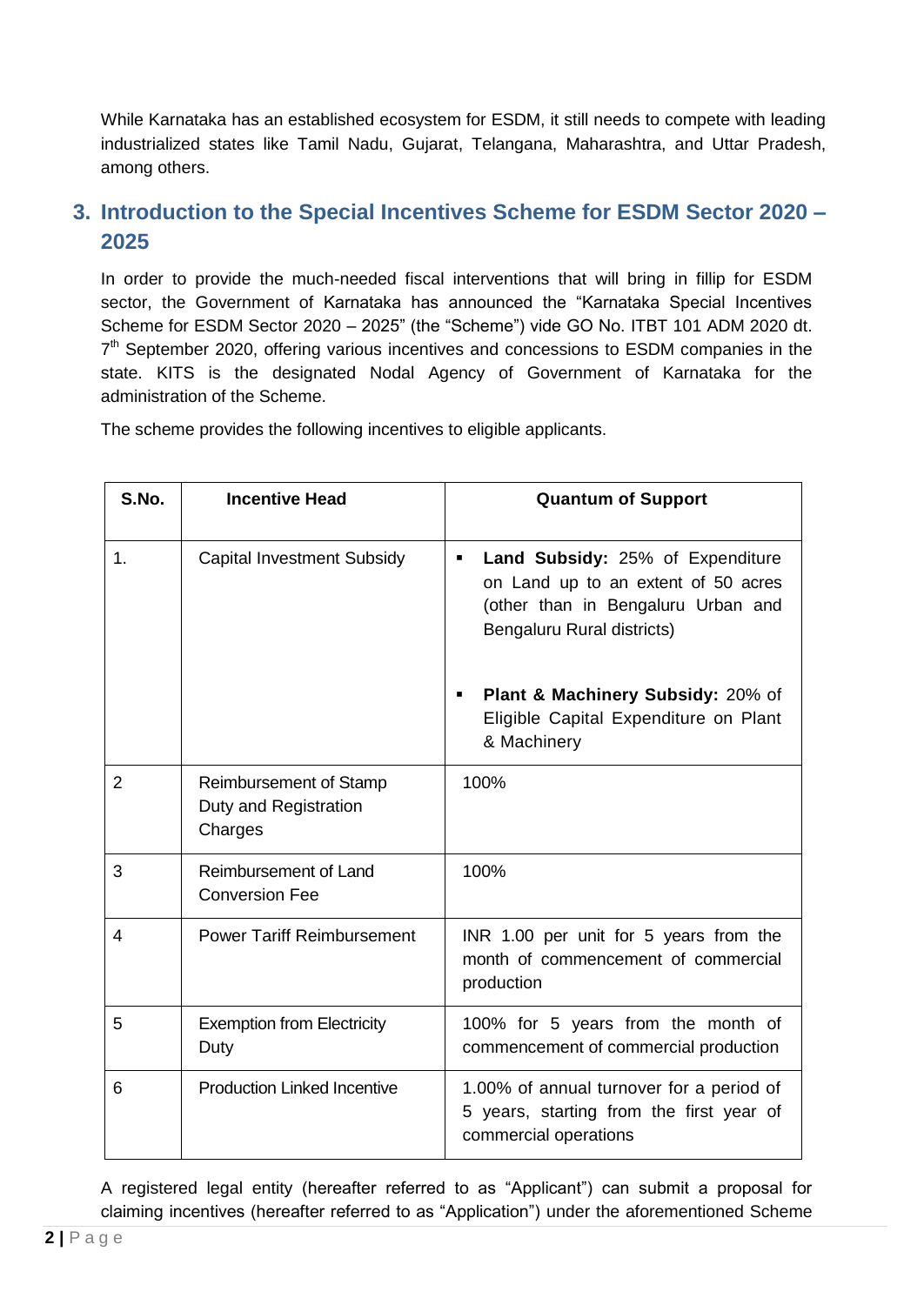for setting up of a Project/Unit for manufacturing of the Target Segments (as mentioned in Section 2.1 of the Operational Guidelines of the Scheme). The Applicants are required to submit their Applications and supporting documents as set out in the Operational Guidelines of the Scheme.

In line with the above, KITS invites "Expression of Interest" ("EoI") from Firms to review the Applications under the Scheme and the various supporting documents submitted in association to the incentive heads and as per the Operational Guidelines of the Scheme. The Firm shall assist appropriate Committees as constituted within KITS under the Scheme. The Firm will be expected to carry out the list of activities as detailed in the scope of work.

Based on the responses received on the invitation for EoI, KITS will decide whether only the Firms which will submit their response during EoI will be allowed for next stage.

## <span id="page-6-0"></span>**4. Scope of work and indicative list of Services**

The scope of work shall include (but shall not be limited to) the following:

- 1. Assessment of the eligibility and compliance of the Application on the basis of product categories, employment and investment threshold of the Applicant as per the modalities and Operational Guidelines of the Scheme.
- 2. Verification of the genuineness of incentives claim Application with respect to all the relevant documents furnished by the Applicant and evaluate compliance of all the documents with the Operational Guidelines of the Scheme. Based on applicability, verification of claims includes (but shall not be limited to) documents submitted for claiming Land Subsidy, Plant & Machinery Subsidy, Reimbursement of Stamp Duty and Registration Charges, Reimbursement of Land Conversion Fee, Power Tariff Reimbursement, Exemption from Electricity Duty and Production Linked Incentives as per the Operational Guidelines of the Scheme. It will also include determination of Baseline for Sales of Manufactured Goods and Investment and other such thresholds mentioned in the Operational Guidelines of the Scheme.
- 3. Review and examination of the Applications by conducting physical inspections as and when deemed necessary to verify requisite documents/certificates submitted by the Applicant as outlined in the Operational Guidelines of the Scheme.
- 4. Examination of claims for disbursement of incentive as per the procedures specified in the Operational Guidelines of the Scheme.
- 5. Requisition of additional information, details and documents from the Applicant as deemed necessary.
- 6. Submit appraisal reports to KITS for consideration of Applications under the Scheme. Recommendations shall include (but shall not be limited to) verification result for each incentive head, technical and financial inputs such as inputs on eligible capital list of items, inputs on actual subsidy amount to be disbursed based on review of Application.

## <span id="page-6-1"></span>**5. Eligibility Criteria**

A Firm may be a company registered under the Company's Act, Registered Partnership Firm, Indian Company/Domestic Company-Private or Public Company. Bank / Financial Institution /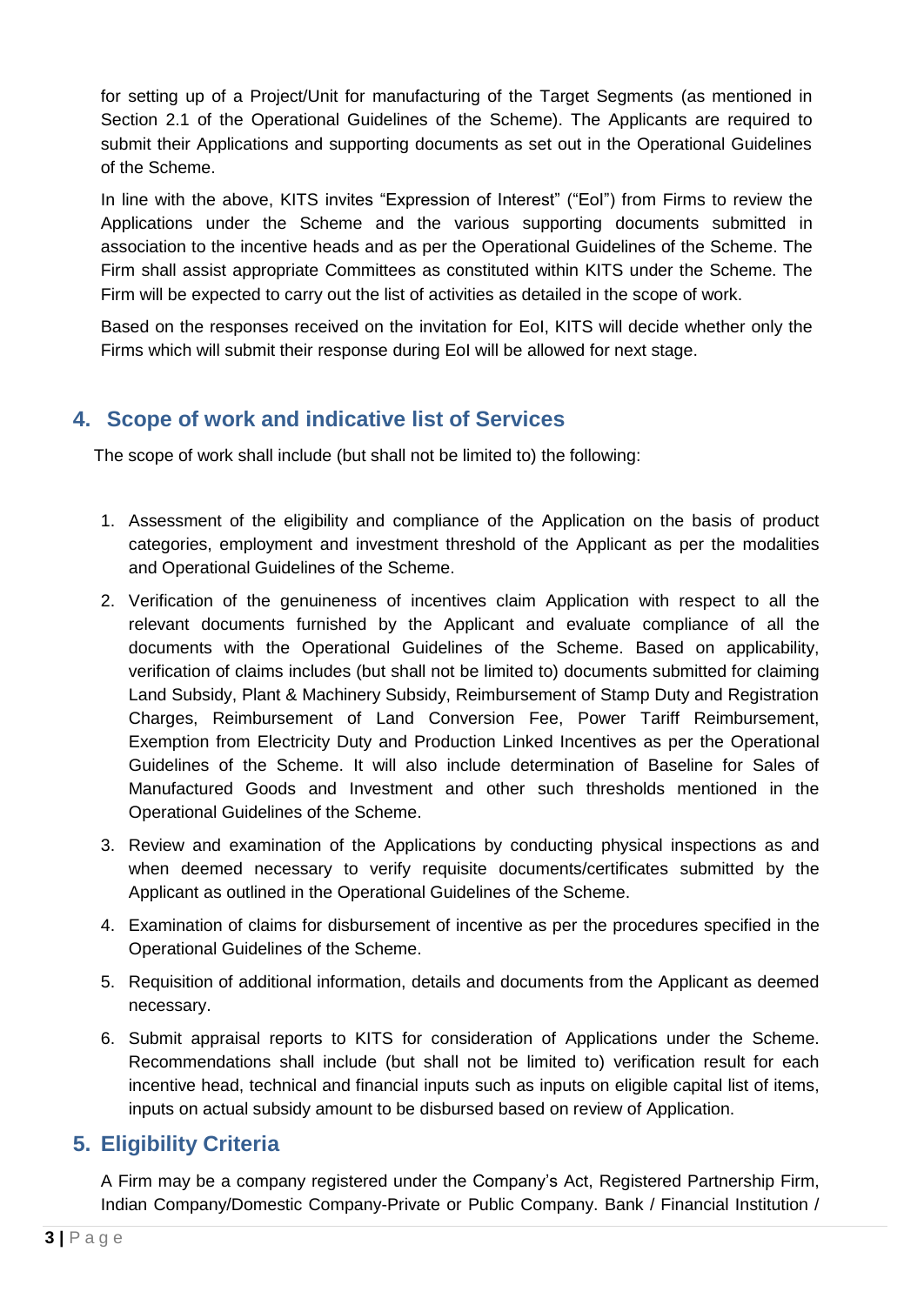Government Institution / Private Institution / Society meeting the following criteria can submit their Expression of Interest. The Firm shall comprise of professionals like Chartered Accountants, Chartered Engineers, Legal Advisors, among others who are responsible to conduct the financial and technical evaluations.

| SI. No | <b>Parameter</b>                      | <b>Description of Requirements</b>                                                                                                                                                          | <b>Supporting Document</b><br><b>Required</b>                                                                                                                                  |
|--------|---------------------------------------|---------------------------------------------------------------------------------------------------------------------------------------------------------------------------------------------|--------------------------------------------------------------------------------------------------------------------------------------------------------------------------------|
| 1.     | <b>Minimum Years</b><br>of Operations | The Firm must have been in operations for<br>at least 3 Financial Years prior to FY 2021-<br>22                                                                                             | Certificate<br>of<br>Incorporation<br>the<br>of<br>company<br>registered<br>in<br>India and Memorandum of<br>Association (MoA) and/or<br>Article<br>of<br>Association<br>(AoA) |
| 2.     | <b>Prior Relevant</b><br>Experience   | The Firm should have prior relevant<br>experience in evaluating projects for<br>government funding, based on a set of<br>stipulated criteria.                                               | Refer to Annexure 1 for<br>format<br>of<br>submitting<br>information<br>the<br>on<br>projects.                                                                                 |
|        |                                       | Projects in ESDM sector will be desirable.                                                                                                                                                  | Please attach work orders<br>and relevant documents<br>as proofs.                                                                                                              |
| 3.     | Presence in<br>Karnataka              | The Firm shall have its office or branch<br>office in Karnataka.                                                                                                                            | Rent / Lease agreement<br>the<br><b>of</b><br>the<br>in.<br>name<br>company.                                                                                                   |
|        |                                       |                                                                                                                                                                                             | Or<br>Copy of certificate issued<br>under<br>Shops<br>and<br>Establishment<br>Act,<br>Karnataka                                                                                |
| 4.     | Non - Blacklist                       | The Firm should not be declared ineligible<br>for corrupt practices or fraudulent practices<br>or blacklisted by any State or Central<br>Government or any State or Central PSU<br>in India | Self-<br>Declaration/Undertaking<br>this<br>regard<br>by<br>the<br>in.<br>authorized<br>signatory<br>of<br>the Firm                                                            |

## <span id="page-7-0"></span>**6. Supporting Documents**

| SI. No<br><b>Parameter</b> | <b>Description of Requirements</b> | <b>Supporting Document</b><br><b>Required</b> |
|----------------------------|------------------------------------|-----------------------------------------------|
|----------------------------|------------------------------------|-----------------------------------------------|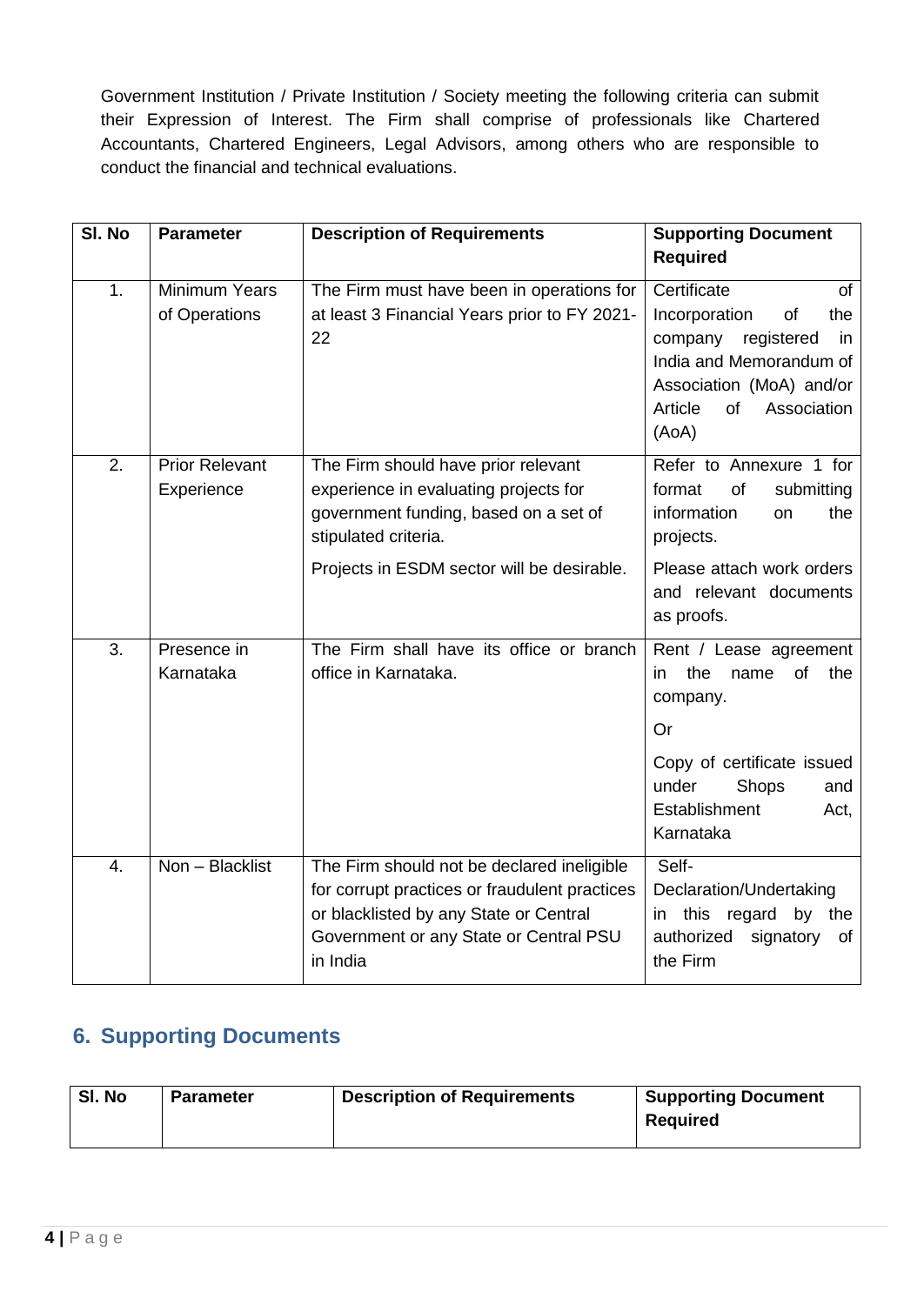| 1. | About the Firm            | Nature of Business of the Firm and<br>their  <br>other<br>details<br>about<br>establishment.                                                                 | Details of the<br>Firm as<br>mentioned in Annexure 2. |
|----|---------------------------|--------------------------------------------------------------------------------------------------------------------------------------------------------------|-------------------------------------------------------|
| 2. | <b>GST &amp; PAN</b>      | The Firm<br><b>GST</b><br>must<br>have valid<br><b>PAN</b><br>Registration and<br>with<br>the<br>Government.                                                 | Provide the copy of the<br>certificates               |
| 3. | <b>Financial Turnover</b> | The Firm must furnish information<br>related to the Annual Turnover over<br>the last 3 financial years.                                                      | $\int$ ast 3<br>Annual Turnover<br>years) CA audited  |
| 4. | Self - Undertaking        | provide a self-certificate<br>Firm<br>to<br>validating the authenticity of<br>the<br>information<br>provided<br>with<br>the<br><b>Expression of Interest</b> | Format<br>in<br>provided<br>Annexure 3                |

## <span id="page-8-0"></span>**7. Terms and Conditions for participation in Expression of Interest**

- 1. EoI submission will not be accepted after the date and time fixed for receipt as is set in notification for subsequent extensions if any.
- 2. Relevant documents in proof have to be attached/enclosed wherever required.
- 3. KITS may, at its discretion, extend the last date for submission of EoI, in which case, all rights and obligations of the Firms, subjected to the previous last date, will thereafter be subject to such extended last date.
- 4. The EoI submissions with incomplete information will be liable for rejection.
- 5. The Firms must submit all documents (in PDF format) as a response to this document via email to [kitsgok@karnataka.gov.in](mailto:kitsgok@karnataka.gov.in) and [esdmcell@karnataka.gov.in.](mailto:esdmcell@karnataka.gov.in) The Subject of the email must be "EoI for firms to assist in evaluating Applications received under the Special Incentives Scheme for ESDM Sector 2020-25"
- 6. Non-compliance of any of the clauses of this EOI document will be liable for rejection.
- 7. KITS reserves the right to accept or reject any or all the EOI submissions received, at its sole discretion without assigning any reason thereof.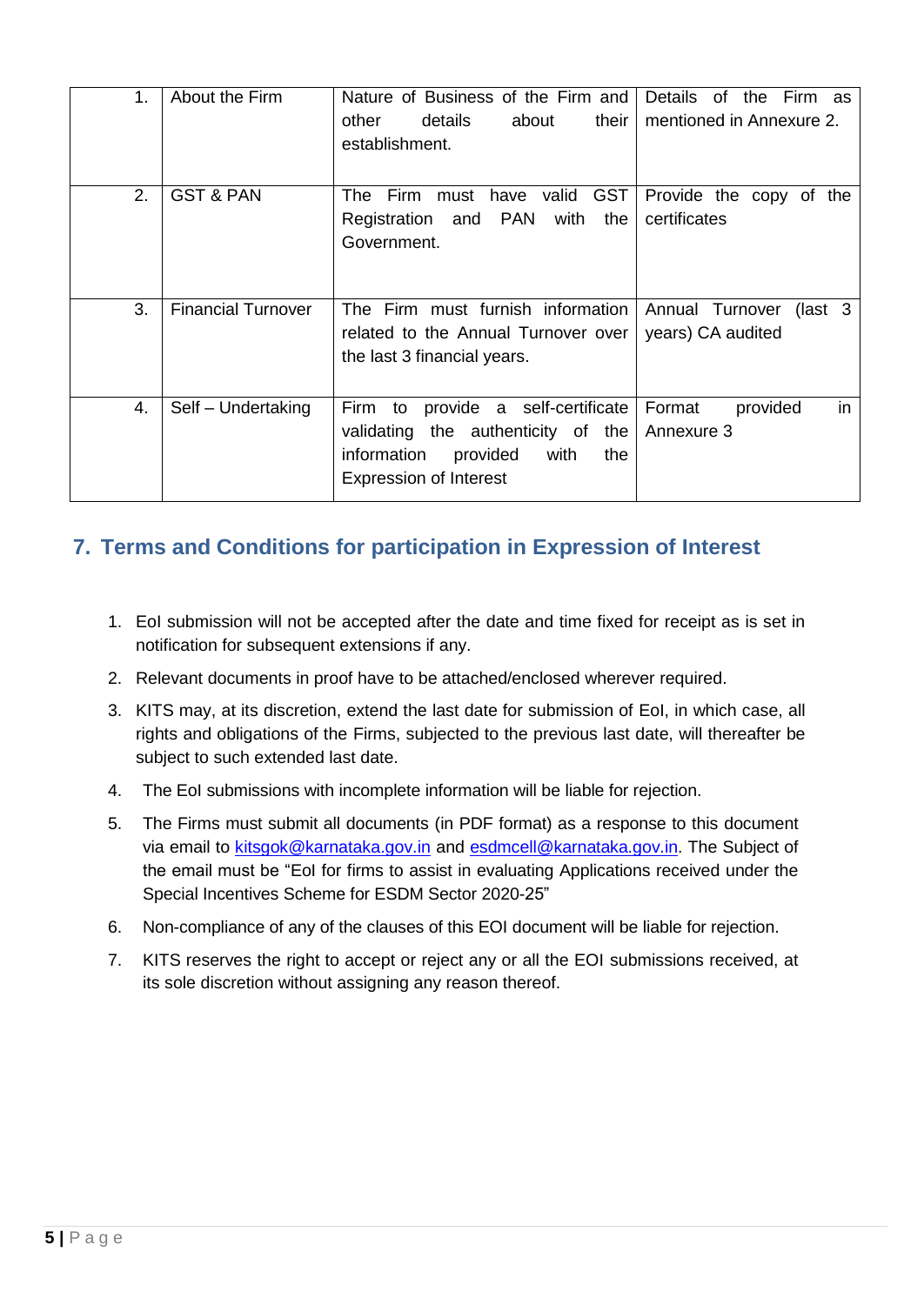# <span id="page-9-0"></span>**ANNEXURES**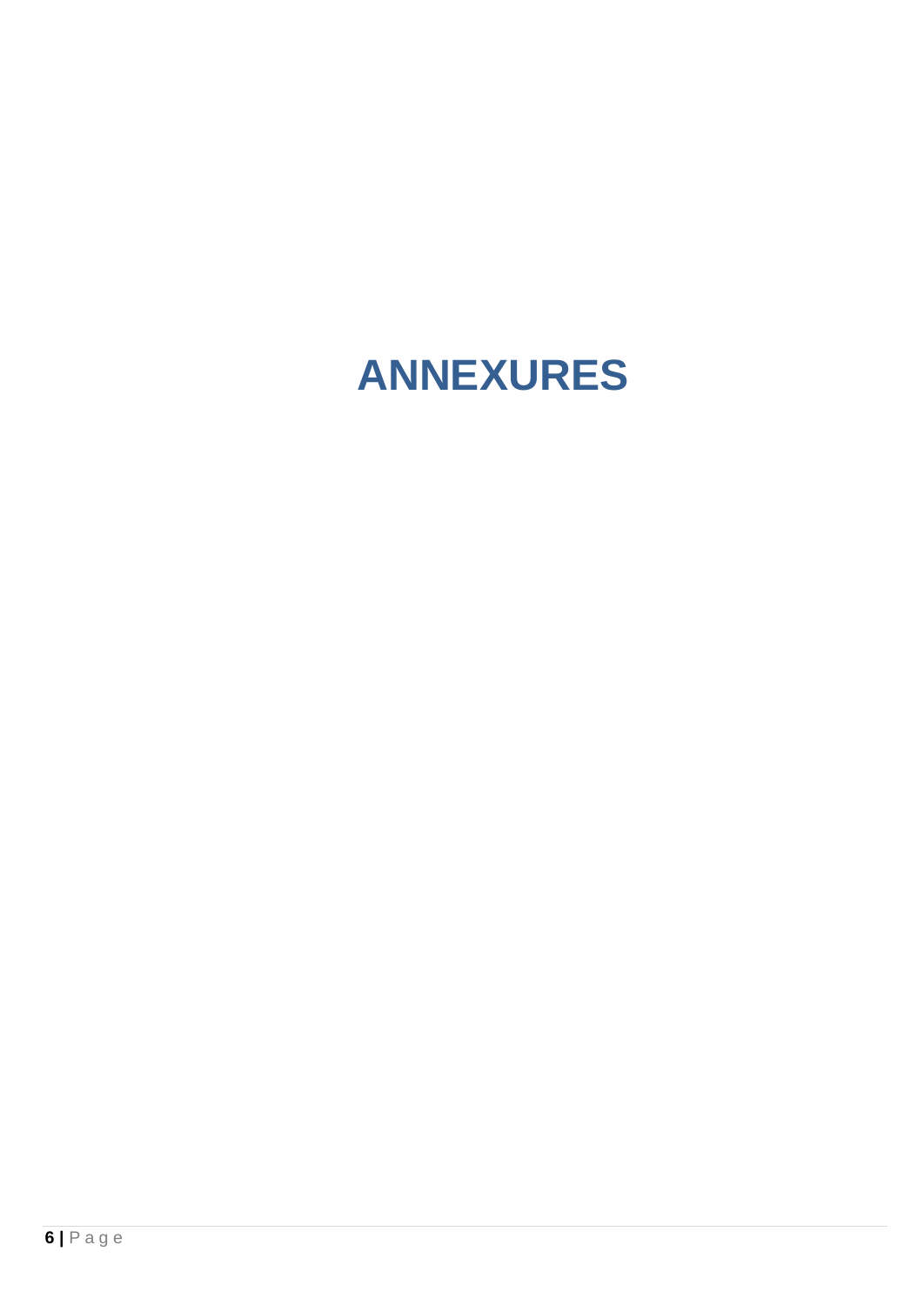#### **ANNEXURE 1**

Statement of prior experience with respect to EoI Document

| <b>Assignment Name:</b>                  | Approx. value of the contract (in<br><b>INR in Crore):</b>                                      |  |
|------------------------------------------|-------------------------------------------------------------------------------------------------|--|
| <b>Location within India:</b>            | <b>Duration of assignment</b><br>(months):                                                      |  |
| Name of client:                          | Approx. value of the services<br>provided by your firm under the<br>contract (in INR in Crore): |  |
| <b>Address:</b>                          |                                                                                                 |  |
| <b>Start Date (Month/Year):</b>          |                                                                                                 |  |
| <b>Completion Date (Month/Year):</b>     |                                                                                                 |  |
| Name of Associated Agency, If any:       |                                                                                                 |  |
| <b>Narrative Description of Project:</b> |                                                                                                 |  |

Signature, name and designation of authorized signatory

**<Work Orders and relevant documents to be attached as proof>**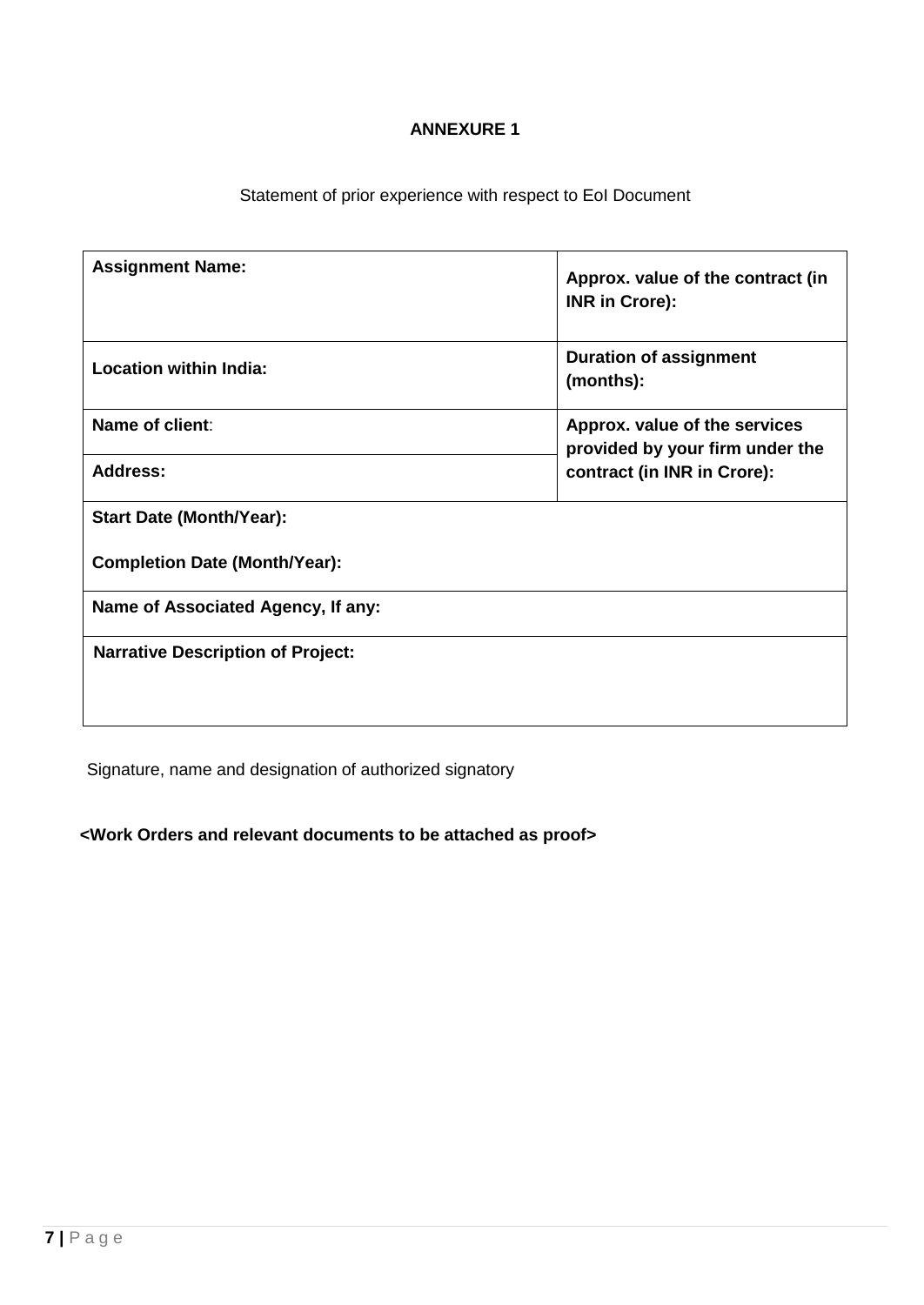#### **Annexure 2**

#### FORMAT FOR THE FIRM'S INFORMATION

#### (On the letter Head of the Firm)

| 1. | Name of the Firm                                                                                              |                                                |
|----|---------------------------------------------------------------------------------------------------------------|------------------------------------------------|
| 2. | Address of the Firm                                                                                           |                                                |
| 3. | Legal Status of the Firm                                                                                      | Public Ltd / Pvt. Ltd /LLP/Others<br>(specify) |
| 4. | Details of Registration of the Company<br>[Attach copy of Incorporation certificate and                       | Date:                                          |
|    | Memorandum of Association and / or Article of<br>Association]                                                 | $Ref. \#$                                      |
| 5. | Name, Designation and Contact details of the<br>contact person with whom all correspondence<br>shall be made. |                                                |

## **<Insert 1-2 pages about the Firm>**

Signature, Name, Designation with Seal